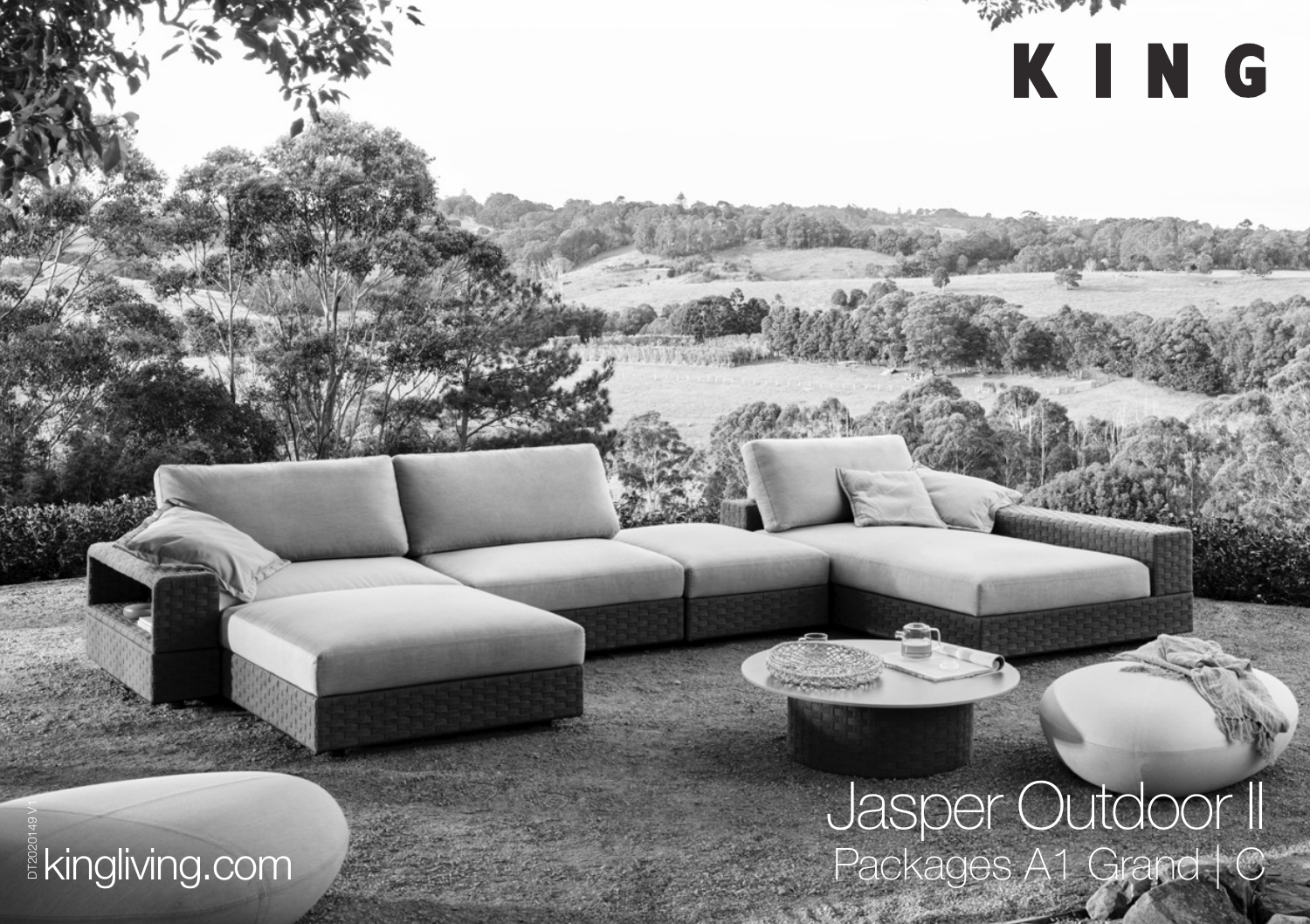### Jasper Outdoor II Package A1 Grand SLH

#### Package A1 Grand SLH

1x Base 234 S208 RH, 1x Base 208D S104 LH, 1x Arm A208, 2x Arm A104, 2x Shelf A104, 3x BackCushion B104, 1x Ottoman 104 S104, 1x Ottoman 104 S78 Configurations:



5460 (215")

Effective August 2021. Woven Storage Bases, Arms/Backs, and Shelves available in selected KingRope LuxeW colours. \*Storage area (unsealed) allows air to flow, and is suitable for stowing weather-proof items. As King Living policy of continuous improvement, changes to products and specifications may be made without prior notice. Images and component drawings shown are representative of design only. Accessories not included.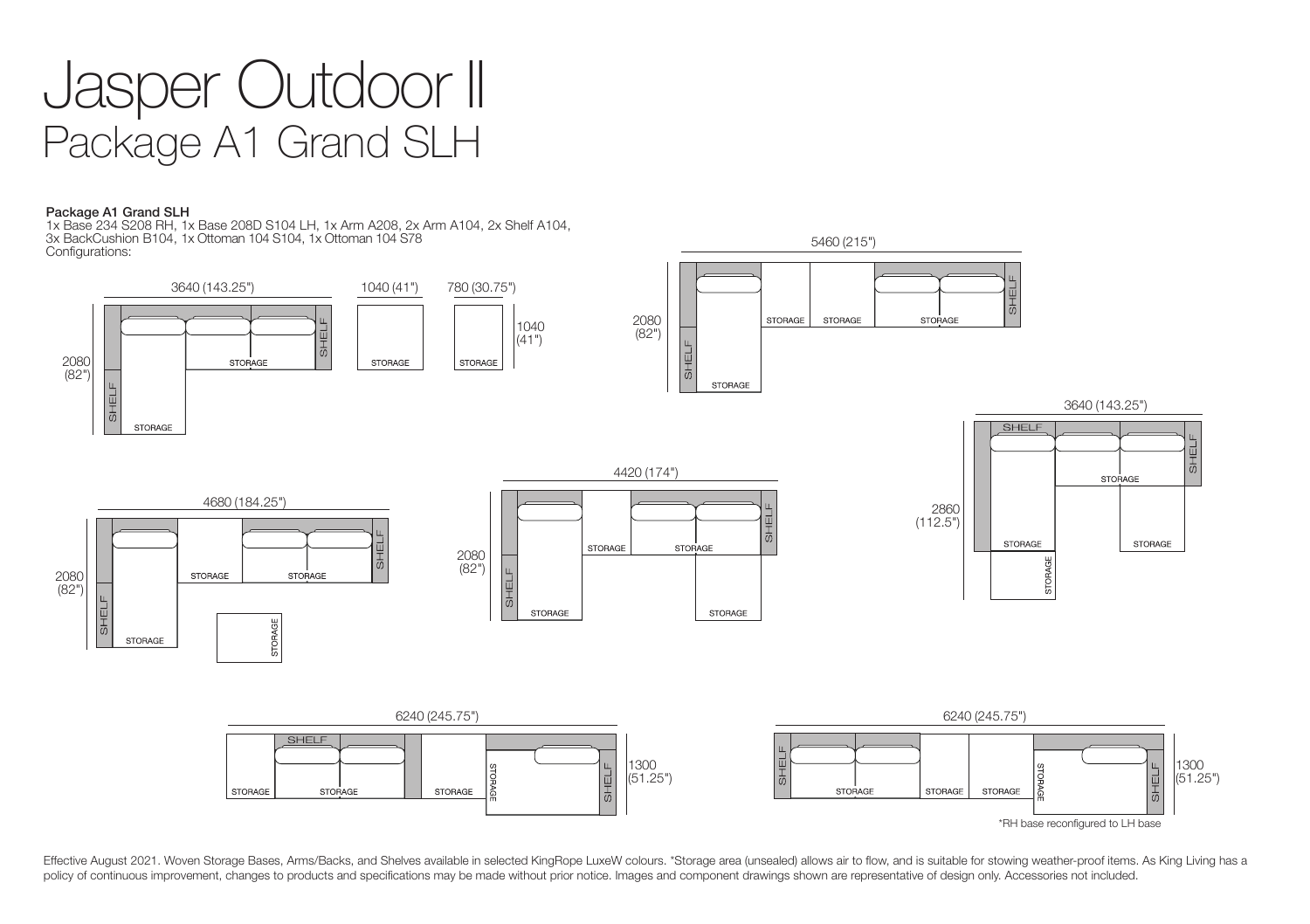### Jasper Outdoor II Package A1 Grand SRH

#### Package A1 Grand SRH

1x Base 234 S208 LH, 1x Base 208D S104 RH, 1x Arm A208, 2x Arm A104, 2x Shelf A104, 3x BackCushion B104, 1x Ottoman 104 S104, 1x Ottoman 104 S78 Configurations:



5460 (215")

Effective August 2021, Woven Storage Bases, Arms/Backs, and Shelves available in selected KingRope LuxeW colours, \*Storage area (unsealed) allows air to flow, and is suitable for stowing weather-proof items. As King Living policy of continuous improvement, changes to products and specifications may be made without prior notice. Images and component drawings shown are representative of design only. Accessories not included.